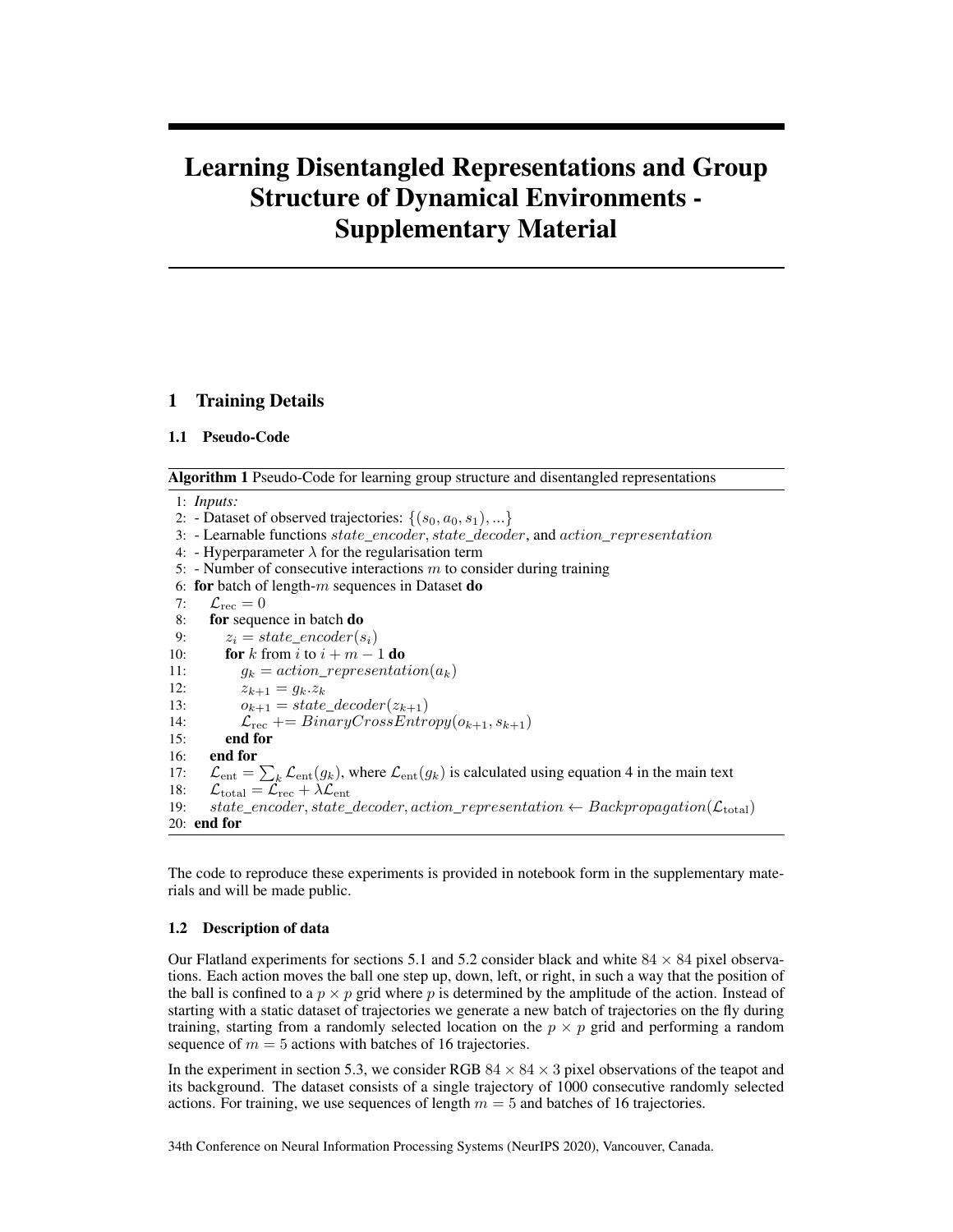For the experiment in section 5.4, we consider  $10 \times 10 \times 10$  voxel observations of the location of the ball on a sphere, where the position of the ball is encoded by its density spread over the neighbouring voxels. As for the Flatland experiments, we generate the sequences on the fly starting from a randomly selected location and performing a random sequence of  $m = 5$  actions with batches of 16 trajectories. At each step one of the three rotation axes is randomly chosen and an angle selected from a uniform probability distribution within a certain range. We found it helpful to gradually increase this range from  $\left[-\frac{2\pi}{5}, \frac{2\pi}{5}\right]$  to  $\left[-\pi, \pi\right]$  over the course of training.

For the experiment in section 5.5, we consider once again the Flatland environment of sections 5.1 and 5.2, except we now use  $p = 5$ , random sequences of  $m = 10$  actions, and all trajectories start at the same central location. With all trajectories starting at the centre, sequences that "loop" around the environment are less common, and whereas our algorithm (regularised or unregularised) still learns the underlying toric structure we found that our regularisation introduces an inductive bias for learning representations that provide better long-term predictions.

#### 1.3 Network Architectures and Hyperparameters

Due to the different nature of the observations considered, different neural network architectures were used, which also implies the use of different optimal learning rates and regularisation strengths. We provide an overview of the neural network architectures below; for a more complete description of the neural networks and hyperparameters, we invite the reader to inspect the notebooks in our accompanying code at <https://github.com/IndustAI/learning-group-structure>.

#### 1.3.1 Flatland experiments

The encoder consists of a convolutional layer with 5 channels, a kernel size of 10, stride of 3, and ReLU activation, followed by a a multi-layer perceptron with 1 hidden layer with 64 neurons and a ReLU activation. The decoder consists of a multi-layer perceptron with one hidden layer with 64 neurons and ReLU activation, followed by a deconvolutional layer with kernel size 34 and a stride of 10. The Adam optimiser was used to optimize neural network weights and the parameters of the transformation matrices.

#### 1.3.2 Teapot experiment

The encoder consists of the same convolutional neural architecure used in [Mnih et al.](#page-5-0) [\(2015\)](#page-5-0), except that we use half the number of filters in the convolutional layers to reduce computation time. The decoder's architecture is the reverse of the envoder, where deconvolutional layers replace convolutional layers. We use the Adam optimizer.

#### 1.3.3 Lie Group experiment

The observations are flattened to a vector before being sent to an encoder, which is a multi-layer perceptron with a single hidden layer of 64 neurons and ReLU activation. The decoder has the same architecture as the encoder (where the input and output dimensions are switched). Network  $\rho_{\sigma}$  also is a multi-layer perception with one hidden layer with 32 neurons and ReLU activation.

In general, we found that the combination of a relatively high learning rate for the Adam optimiser [Kingma & Ba](#page-5-1) [\(2014\)](#page-5-1) and a large number of parameter updates was helpful in overcoming suboptimal local minima in the loss landscape, which sometimes prevent the reconstruction loss from converging and the underlying dynamics from being correctly learnt. For the experiment with the discrete rotations and color changes on the sphere, we also found it helpful to significantly increase the regularisation loss half-way through training to prevent the rotation angles from sometimes collapsing early in training.

#### 1.3.4 3D cars and shapes experiments

These experiments will be presented in section [5.](#page-2-0) Observations consist of  $64 \times 64 \times 3$  RGB images. The Adam optimiser was used to optimize neural network weights and the parameters of the transformation matrices.

The encoder network consists of four convolutional layers (kernel size of 4, stride of 2) with 32, 32, 64 and 64 channels respectively. The convolutional output is then flattened and passed through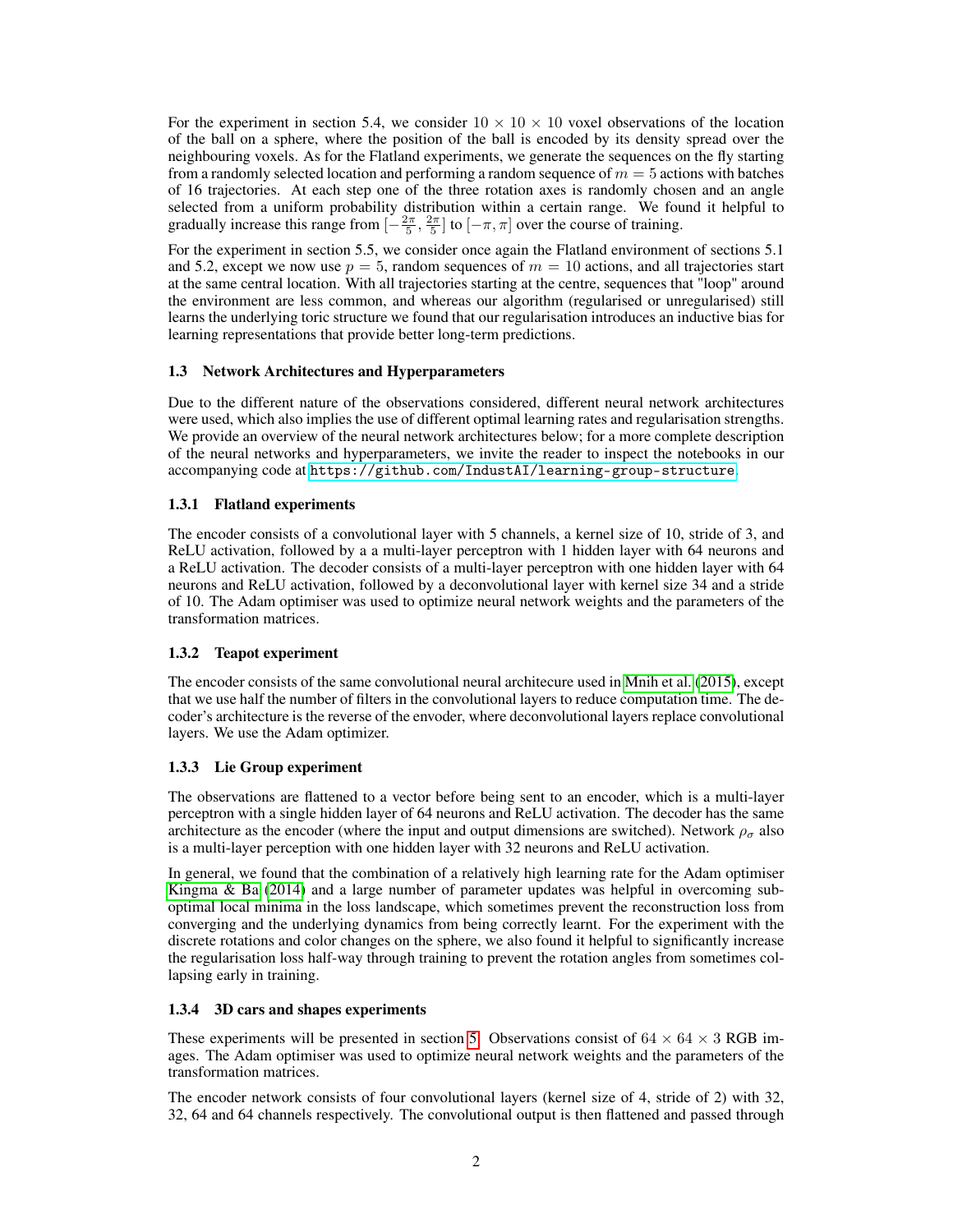a fully connected network with a single hidden layer of 256 neurons. All hidden layers use ReLU activations, with the final output normalised to lie upon the unit sphere in our latent space.

The decoder network first maps the 4 latent values to a 256 dimensional vector using a fullyconnected network with a single 256 dimensional hidden layer. This is then reshaped and passed through 4 deconvolution layers (kernel size of 4, stride of 2) with 64, 32, 32 and 3 channels respectively. Again, all hidden layers use ReLU activations with a sigmoid activation applied to the final  $64 \times 64 \times 3$  output to map it to valid RGB values.

# 2 2D Projections of the learned representations

Here, we provide further information on how the 2D projections of the learned 4D representations were obtained with our method, a CCI-VAE, and a hyperspherical VAE. For the representations learned with our method, we use a random projection onto a 2D space. Although the toric structure can always be identified no matter which random projection is used, several random projections were attempted until we found a projection that yielded the most visually appealing torus. For CCI-VAE, as in [Caselles-Dupré et al.](#page-5-2) [\(2019\)](#page-5-2), only 2 dimensions are used to encode the position of the ball; to obtain a 2D projection we selected the two dimensions along which the representations had the highest variance and projected along those. For HVAE, the learned representations tend to resemble a grid projected onto a sphere, which is usually not visually apparent when using different random 2D projections of a 4D latent space. We therefore first projected the representations onto the three dimensions which had the highest variance, and then used a Hammer projection onto 2 dimensions.

# 3 Flatland experiments for different values of  $n$  and  $p$

Here, we show that our method successfully learns the underlying structure of the environment for other values of n (latent space dimension) and p (periodicity of the environment induced by the discrete actions) than those described in the main text.

First, in figure [1](#page-3-0) we show 2D projections of the representations learned for all possible states of the environment for different values of  $n$  and  $p$ , all learned using the same set of hyperparameters. In all cases, the toric structure of the environment is correctly learned.

Next, in figure [2](#page-3-1) we show the action representations learned by our method with entanglement regularisation on a Flatland environment with  $p = 10$  and different values of n. We find that when  $n > 4$ , our method still learns a compact disentangled representation that only uses 4 dimensions to encode the position of the ball.

#### 4 Lie group experiments for different latent space dimensions

Here, we show that our method for learning the structure of transformations described by a Lie group also learns disentangled representations when the latent space has more dimensions than are necessary. Specifically, we repeat the experiment described in section 5.4 in the main text with a latent space dimensions of 4 instead of three. Our results are shown in figure 3. We find that the learned representations still only use three dimensions, which is the minimal number required to represent the transformations.

#### <span id="page-2-0"></span>5 Experiments on complex environments

Here, we consider distentangling environments with more complex observations. Specifically, we use established datasets of 3D images of cars [Kim & Mnih](#page-5-3) [\(2018\)](#page-5-3) and shapes [Reed et al.](#page-5-4) [\(2015\)](#page-5-4) and in both cases we consider two generative factors with five possible values each (for example, 5 possible colors or orientations). Trajectories through this data are created by randomly sampling transformations of these generative factors, where applying the same transformations five times performs a complete cycle through the five possible values. These experiments have similar structure to the Flatland experiments presented in the main text, but with a symmetry group of  $C_5 \times C_5$ . The encoder, decoder and the parameters of the transformation matrices were trained using the procedure described in [1.1](#page-0-0) with sequence lengths of 20 actions and a batch size of 1. Training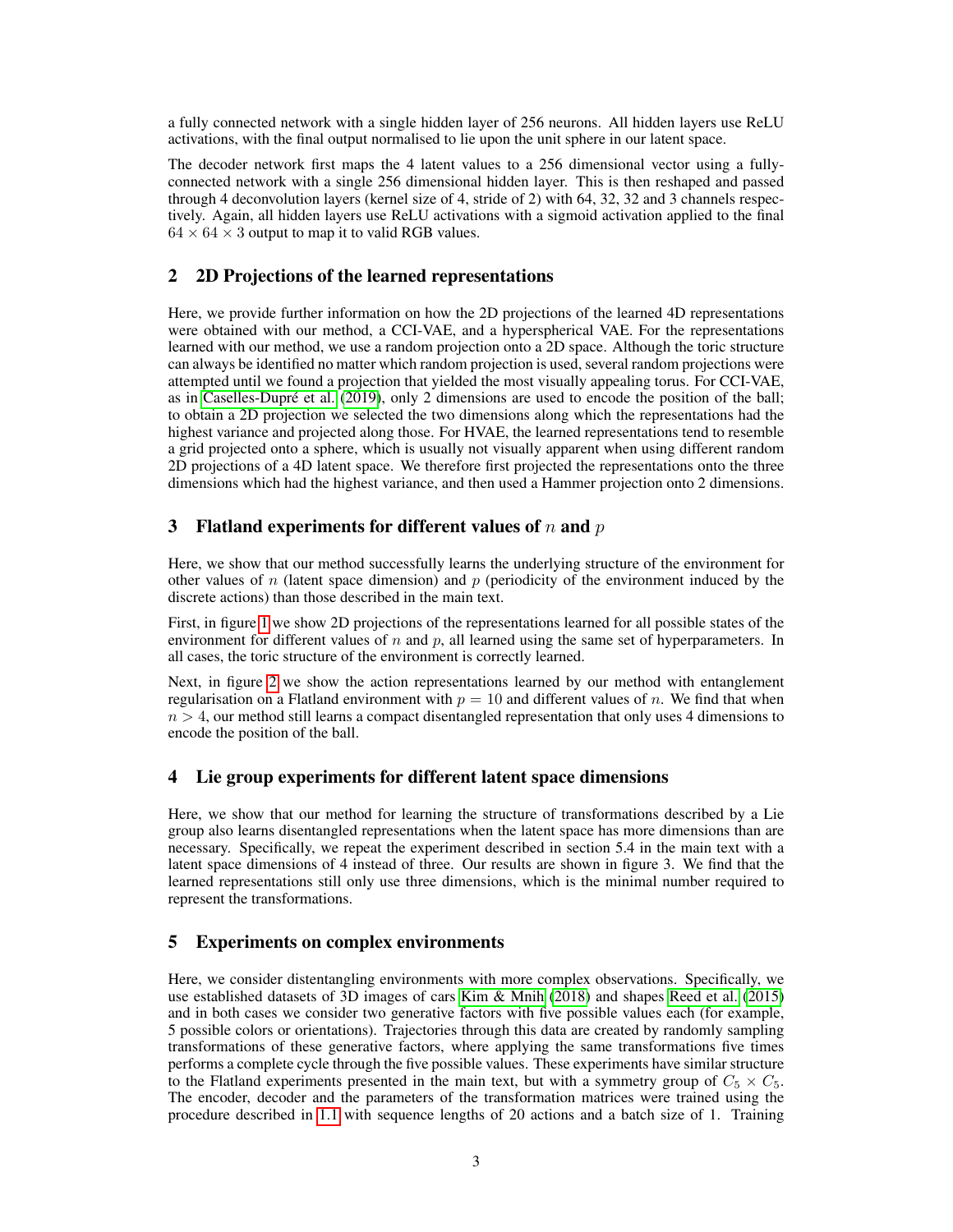<span id="page-3-0"></span>

Figure 1: 2D projections of the learned representations for all possible states of the Flatland environment for different values of  $n$  (latent space dimension) and  $p$  (periodicity of the environment). The toric structure of the environment is correctly learned in all cases.

<span id="page-3-1"></span>

Figure 2: Action representations learned by our method with regularisation for Flatland with  $p = 10$ and  $n = 4$  (top),  $n = 5$  (centre), and  $n = 6$  (bottom). In all cases, only the minimal number of dimensions is effectively used to encode the ball's position information.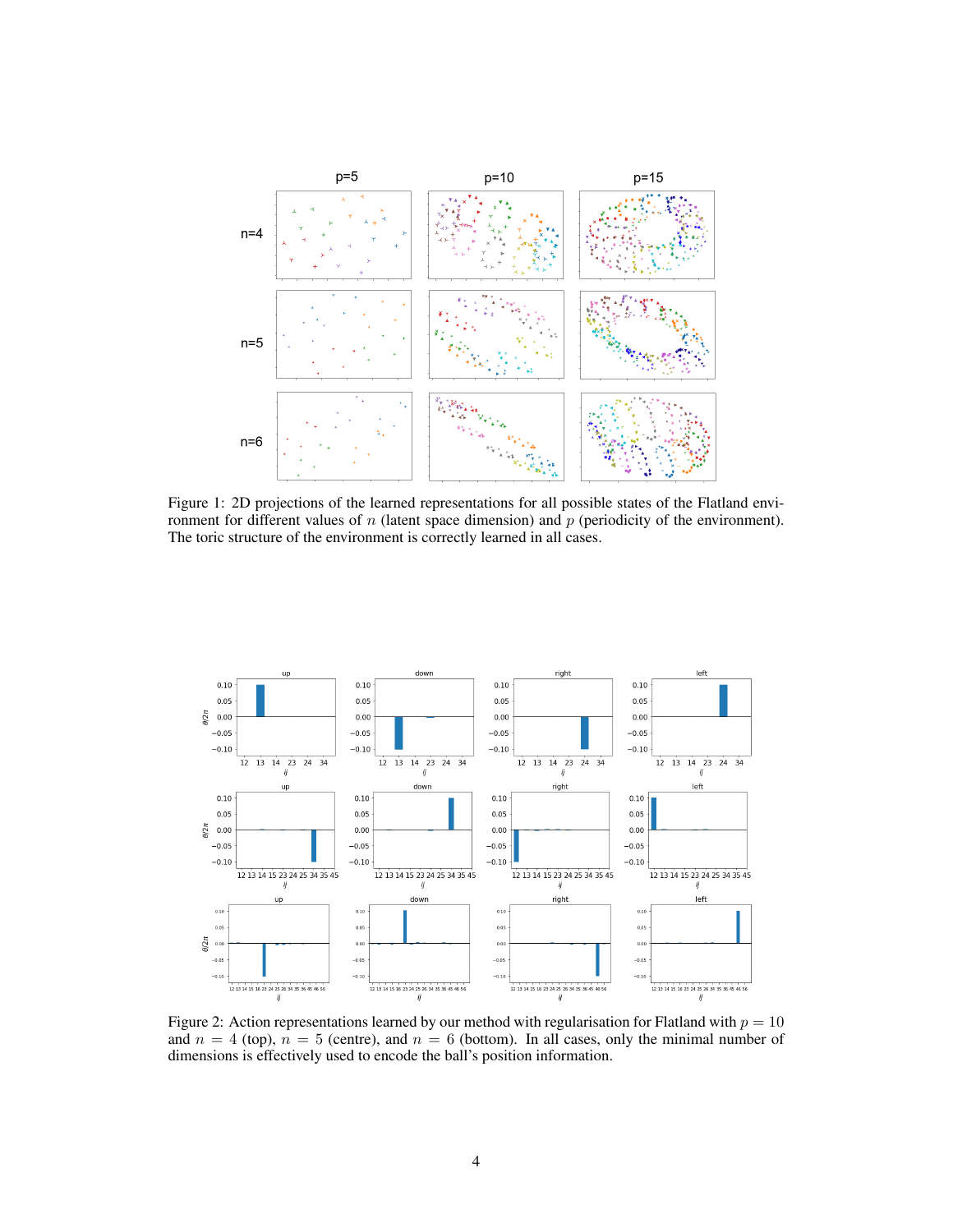

Figure 3: Results for our Lie group experiment (see section 5.4 in the main text) with a latent space dimension of 4 instead of 3. We observe that the learned representations still only use 3 dimensions, as desired (dimension 1 is ignored).

consisted of 15000 steps of gradient descent with the entanglement regularisation linearly increased from  $\mathcal{L}_{ent} = 0$  to  $\mathcal{L}_{ent} = 0.1$  over the first 10000 steps.

Figures [4](#page-4-0) and [5](#page-4-1) show the learnt representations and compare the ground truth and reconstructed images when traversing each generative factor using these. In all cases we see that our formalism successfully disentangles the action representations, whilst still providing faithful reconstructions of the environment. It is noteworthy three of the four generative factors are modified by  $2\pi/10$ rotations within a plane. However, this  $C_{10}$  symmetry in the latent space can still perfectly represent the underlying  $C_5$  symmetry.

<span id="page-4-0"></span>

Figure 4: Individually varying the underlying generative factors of the 3D shapes dataset. The upper images compares the ground truth and reconstructed observations, with the learnt action representation for stepping one place forwards or backwards in the cycle shown underneath.

<span id="page-4-1"></span>

Figure 5: Individually varying the underlying generative factors of the 3D cars dataset. The upper images compares the ground truth and reconstructed observations, with the learnt action representation for stepping one place forwards or backwards in the cycle show underneath.